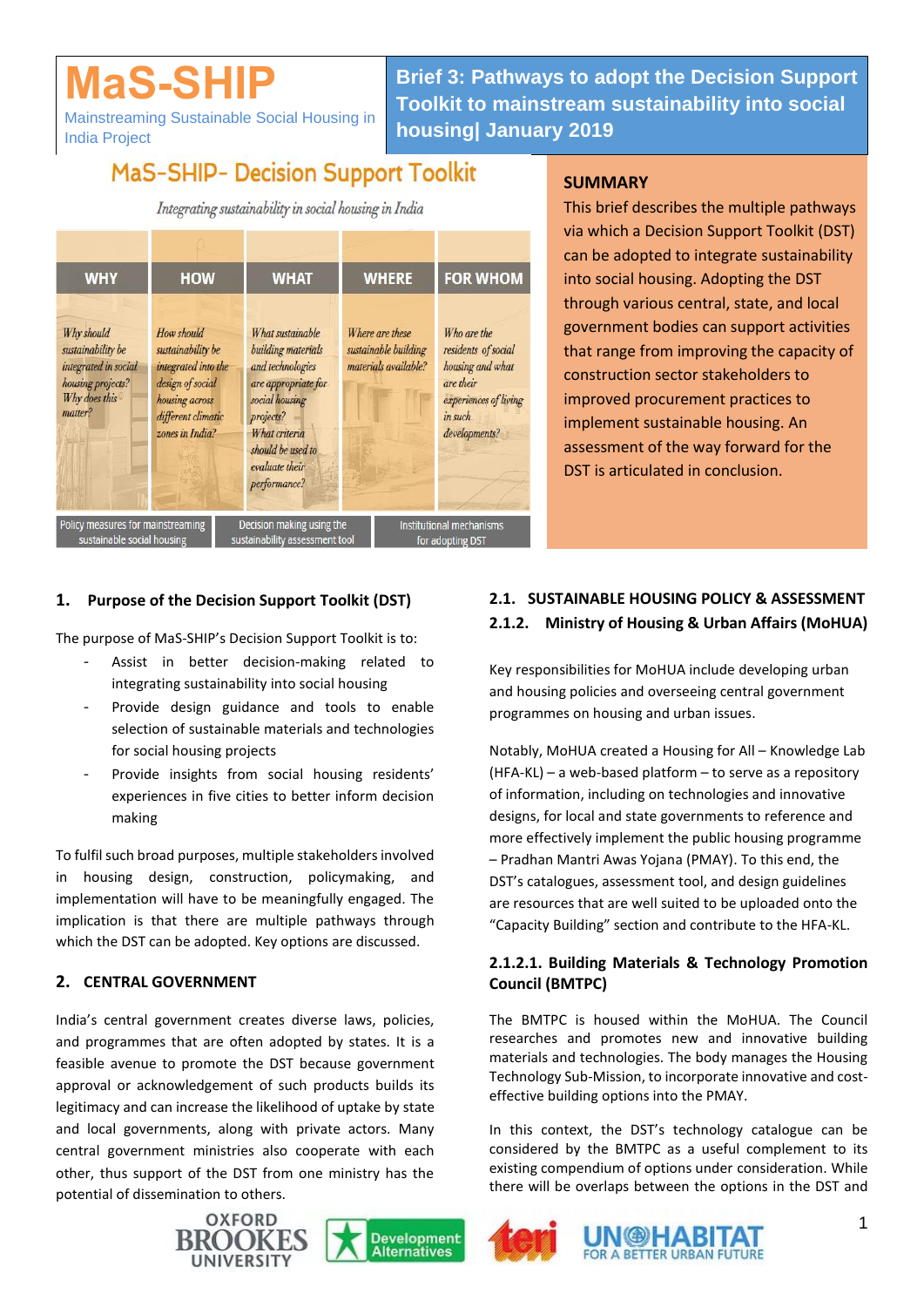the BMTPC's offerings, the DST's broader assessment of such alternatives against, inter alia, resource efficiency standards may enable the BMTPC to evaluate innovative alternatives from a more sustainable perspective.

In addition, the council's third party "Performance Appraisal Certification Scheme (PACS)" is a viable mechanism via which the DST could be adopted. The purpose of the PACS is to evaluate emerging materials and technologies that lack data. In turn, the evaluated product

- Can be promoted to prospective users
- Assist the Central Public Works Department (CPWD) in incorporating results into the Schedule of Rates as part of procurement guidelines
- Assist the Bureau of Indian Standards in leveraging findings to potentially review or formulate relevant Indian Standards

The DST's Sustainability Assessment Tool (SAT) could be presented to the PACS' evaluations committee to consider as a reference because of its wider range of environmental criteria that also retains a focus on innovation and cost.

Fig 1: Bawana Housing Development, Delhi (Case Study Report)



In addition, the DST's materials mapping component could be utilized to support BMTPC's efforts in building the markets for emerging technologies. Its platform allows for such a body to potentially leverage its resources to continuously add more information as new data emerges.

#### **2.2. RECYLING RULES & RESOURCE MANAGEMENT 2.2.2. Ministry of Environment, Forest & Climate Change (MoEF&CC)**

The MoEF&CC serves as the nodal agency for a variety of environmental programmes, and it develops policies that range from sustainable resource development to pollution abatement. It is also the contact point for international bodies such as the United Nations Environment Programme.

The DST can be considered applicable to the extent that it can help in refining MoEF&CC's ongoing development of rules and regulations pertaining to Construction & Demolition Waste Management Rules.

In particular, the DST's findings on resource extraction during materials manufacturing could assist the MoEF&CC in making optimal adjustments to existing portions of recycled materials that are mandated to be used in construction, such

as Fly Ash Bricks. In fact, the DST's assessment of a wider set of materials could help the MoEF&CC in expanding its range of mandatory options.

Fig 2: Laggere Housing Colony, Bangalore (Case Study Report)



#### **2.2.2.3 Indian Resource Panel (InRP)**

Recently, the Indian Resource Panel was also constituted, and housed within the MoEF&CC. It studies strategies and has developed a roadmap for improving India's resource efficiency in multiple sectors. The DST's findings in urban housing could be presented to the panel to help its upcoming initiatives in advancing resource management.

#### **2.3. ENERGY EFFICIENCY & CONSERVATION 2.3.1. Bureau of Energy Efficiency (BEE)**

The BEE assists in developing policies and strategies to reduce the intensity of energy consumption in India's economy. The BEE's key initiative has been the development of the Energy Conservation Building Code (ECBC) for commercial buildings, setting minimum energy efficiency standards for Building Envelope, Lighting, Heating Ventilation and Air Conditioning (HVAC) Systems, Electrical Systems, and Solar Hot Water Heating. A variation of the code is to be expanded to residential buildings. In addition, the BEE is developing an incentive programme for residents to enhance energy efficient practices.

Elements of the DST, including its design guidelines, could be used by the BEE as a supplementary educational resource for residents to adopt sustainable practices. Given the BEE's broader roles in promoting energy conservation, the resources of the DST could assist in these endeavours.

#### **2.4. LABOUR & ECONOMIC DEVELOPMENT**

## **2.4.1. Ministry of Skill Development & Entrepreneurship (MSDE)**

MSDE's National Skills Development Corporation (NSDC) is mandated to strengthen the skills landscape in India. In particular, it incubates multi-stakeholder Sector Skills Councils (SSCs) to, inter alia, identify skills development needs in priority sectors.

For housing development, the Construction Skill Development Council of India (CSDC) contributes to the development of National Occupational Standards (NOS), Curriculums and Assessment Guidelines, as a way to bridge the gap between industry demands and requisite skills. The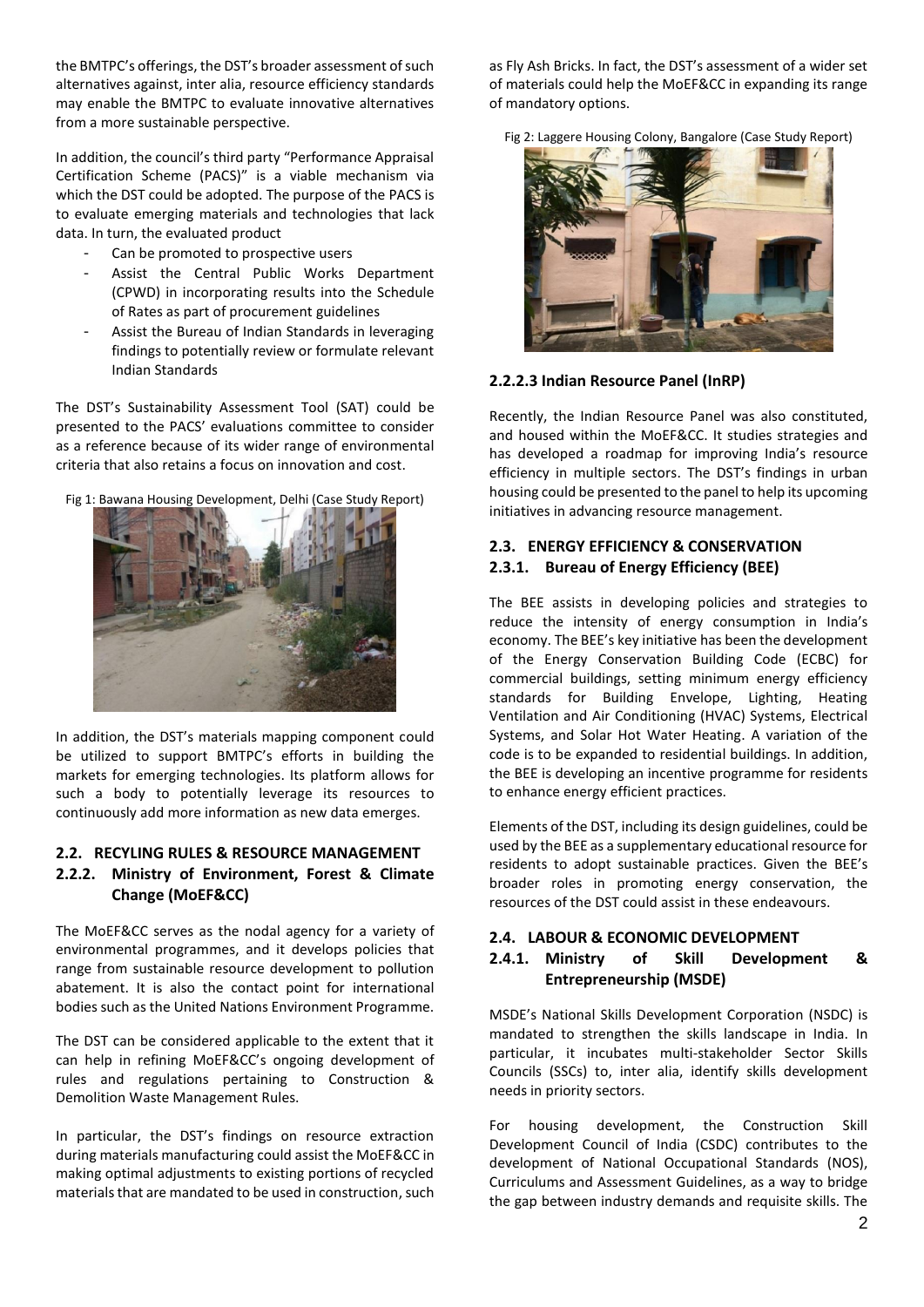DST's enumeration of requisite skills to adopt sustainable options, particularly emerging technologies, could be referenced by such a body as standards and guidelines are updated and refined.

#### **2.5. HOUSING FINANCE**

#### **2.5.1. National Housing Bank (NHB)**

The NHB primarily provides housing refinance, as part of its broader set of initiatives that range from developing strategies to improve access to credit for low income populations to promoting an integrated housing finance system. NHB's interventions, such as the Solar Subsidy Scheme, conceived to invest in Solar Water Heating and Lighting Systems, demonstrate the organization's commitment to sustainability related initiatives. As such, the DST could be presented to the NHB, with a focus on how it can help measure "Impact." That is, the DST's SAT helps calculate the costs of investing in sustainable materials and technologies and measure returns. NHB's support could induce uptake of the DST in the private sector as well.

Fig 3: Kiron Ki Dhani Colony, Jaipur (Case Study Report)



#### **2.5.2. Housing & Urban Development Corporation (HUDCO)**

HUDCO also has an established history of providing long term loans for housing construction. Similar to NHB, the DST could be leveraged by HUDCO to measure impact of investments as well. Its technical wing, Human Settlements Management Institute (HSMI HUDCO) is potentially well suited to engage with the DST.

#### **3. STATE & LOCAL GOVERNMENTS**

States retain constitutional prerogative over urban development and play a dominant role in social housing delivery. Local governments, often with the help (or explicit intervention) of states, carry out enforcement functions related to planning and housing, and develop local plans and by-laws. They are also implementing central housing programmes, such as the Pradhan Mantri Awas Yojana (PMAY). In addition, states, such as Bihar have recently taken proactive environmental measures, such as banning clay bricks, and instead, promote Fly Ash Bricks (UNI, September 2, 2018).

Fig 4: Shanti Kusth Ashram, Dehradun (Case Study Report)



Such varied functions present additional channels via which the DST could be adopted, contributing to the implementation of sustainable housing development in cities. The following examples are some key pathways that the DST could assist in more informed decision making.

#### **3.1. PROCUREMENT 3.1.1. State Housing Boards**

State housing boards or other parastatal agencies often contract out social housing construction to private companies on the basis of procurement guidelines that require compliance from developers.

The DST could be used by some states to develop sustainability criteria for building materials and incorporate it into their procurement guidelines and implementation of central housing programmes. This would require private housing providers to allocate resources for more sustainable options. The DST's cost calculations of materials (in the SAT) could support developing financial incentives to offset potential costs incurred by developers while retaining consistent supply. Targeting housing boards also helps connect the DST to social housing developers, who typically operate in otherwise, difficult to penetrate networks.

#### **3.2. APPROVAL PROCESS 3.2.1. Various State Agencies**

Some states, sometimes with guidance from the centre have taken steps to expedite the approval of construction through simplifying its processes. However, expedited construction runs the risk of neglecting environmental review. As such, the DST's SAT can potentially be used to refine the streamlined processes to ensure factors such as resource efficiency in housing construction are retained as conditions for approval.

#### **3.3. PLANNING, ENFORCEMENT, TRAINING 3.3.1. State & Local Planning Departments**

Many states lack integrated approaches to planning, including inconstant merging of housing with land-use and transportation. In particular, local governments are poorly equipped to fulfil such responsibilities. They also cannot effectively enforce complex building code and by-law requirements. This is because such bodies are too fiscally constrained to secure the appropriate personnel.